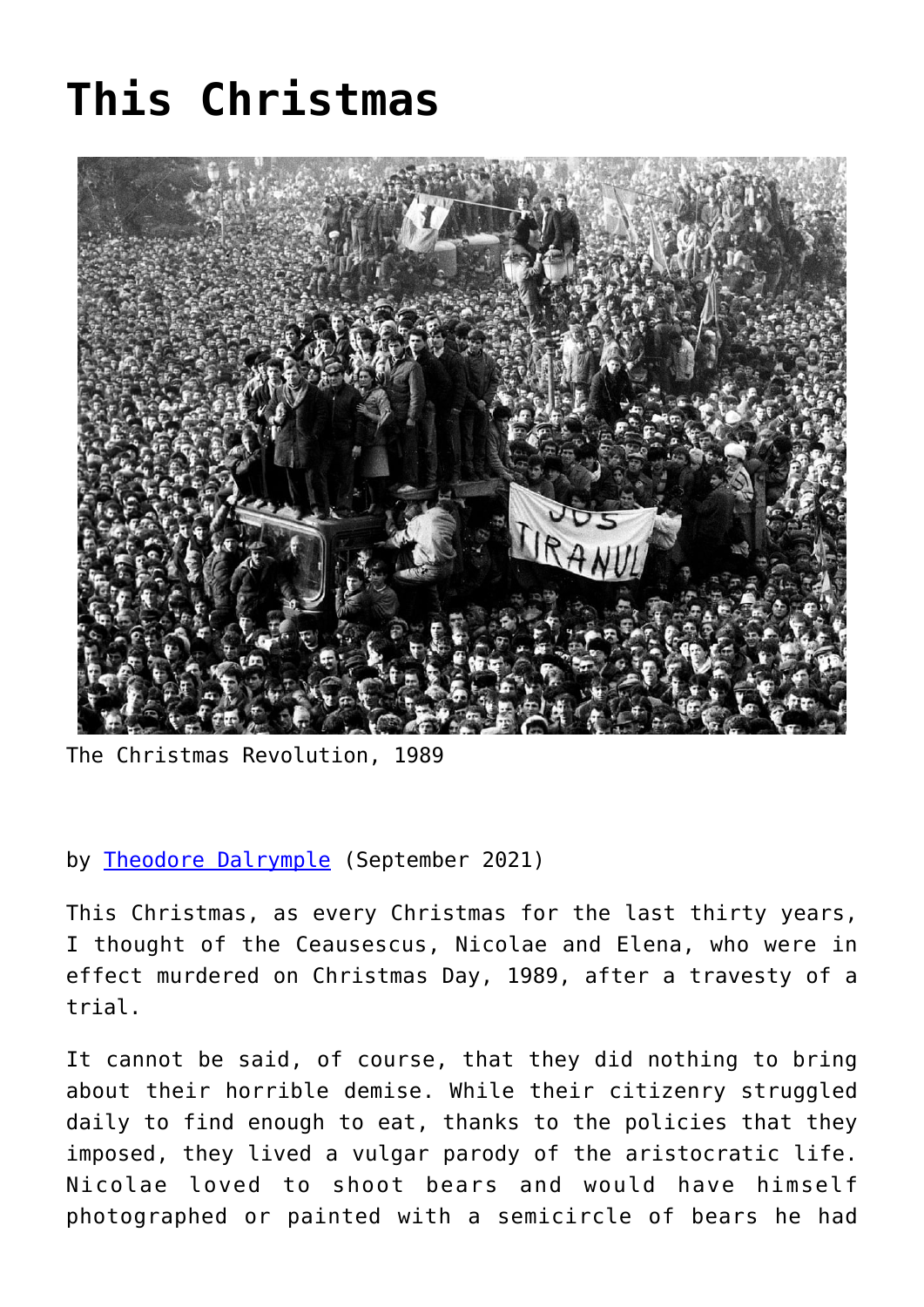supposedly shot ranged before him. Probably they had been captured and sedated for him to take pot shots at, so that he neither risked anything nor could he possibly miss. Thus he had himself portrayed as a mediaeval boyar, though the metaphor was a somewhat mixed one as he also often sported a faux-proletarian cloth cap.

Ceausescu ordered the demolition of the oldest part of Bucharest in order to replace it by a pseudo-Babylonian quarter that looked like a D.W. Griffiths film set. He had no hesitation in selling Romanian Jews to Israel and Romanian Saxons to Germany to raise foreign exchange. He tried to imitate North Korea, by which he had been much impressed, thwarted only by the fact that Romanians are Balkans rather that Koreans and therefore temperamentally unsuited to Kim Il-Sungian choreographics. When revolt broke out, he ordered that the protesters should be shot, and many of them were.

There is still some discussion as to whether his overthrow was a revolution or a coup d'état. Actually, the two theories are not completely incompatible: even if the outbreak of protest in Romania was planned by prominent members of the regime at a time when communism was crumbling elsewhere, hoping thereby to preserve the regime's fundamental nature and thus the privileges of its nomenklatura, the coup, if that is what it is, ushered in changes that proved revolutionary in effect and scope. There was no possibility of returning to the ideological state as before.

Having travelled extensively through Romania only three months before Ceausescu's downfall, I was, to my shame, exhilarated by the execution of the dictator and his wife; but a cousin of mine, whose view of the world I did not in general much respect, said to me that she was appalled by the way the couple had been treated and summarily executed, and I saw at once that she was right. It was not so much that the Ceausescus did not deserve what they got as that no human beings should be treated as they were treated.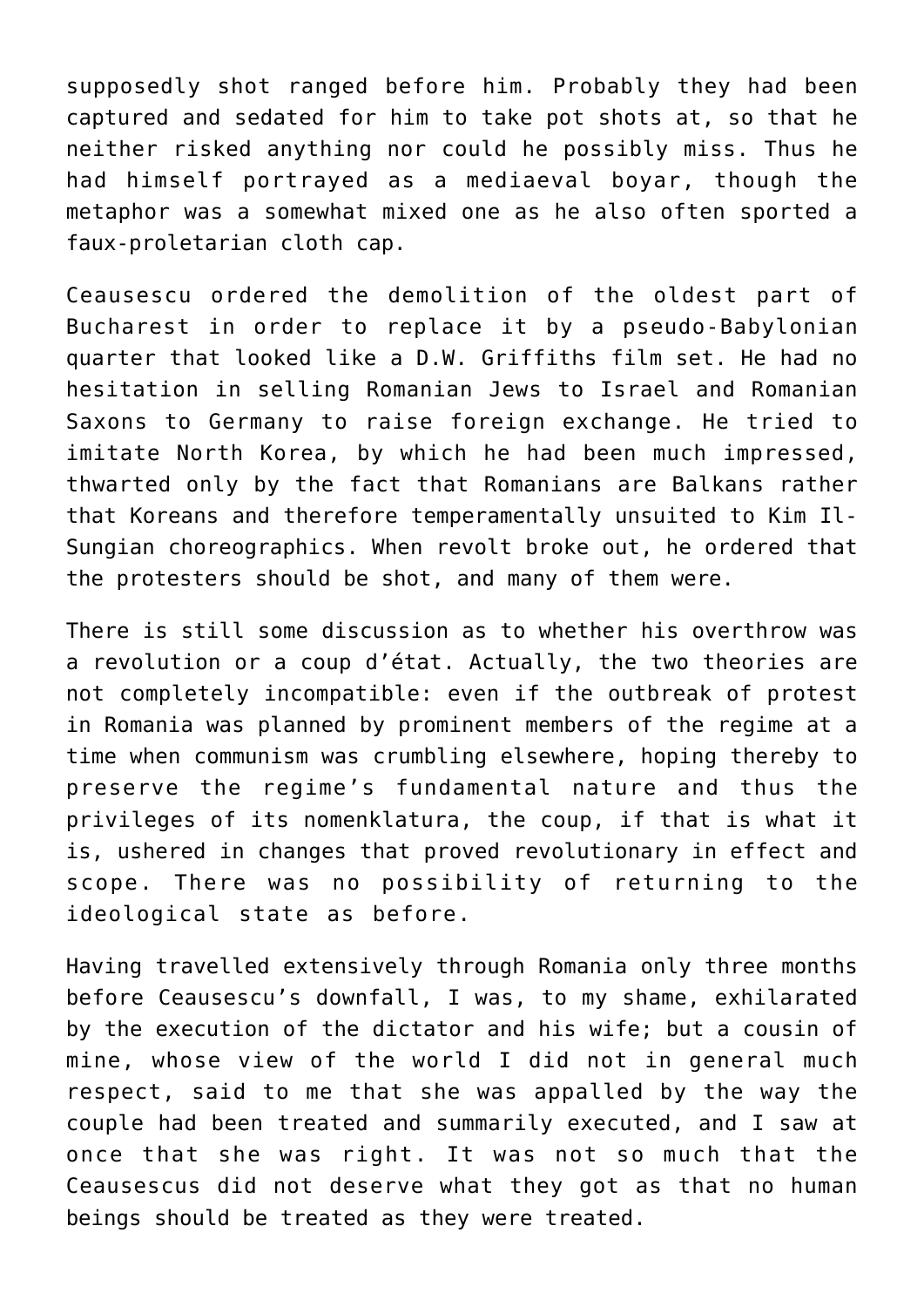Watching the video of the trial, so-called, the great dictator emerged with more dignity than his accusers. Huddled together with his wife, he tried to calm her by a pat on her leg, a gesture suggestive of persisting affection and long intimacy, and in the circumstances a moving one. Ruthless and vicious he and his wife may have been, but still they retained some remnant of normal humanity. Once sentence was passed, the unhappy couple asked to be executed together, the denouement of a love story gone to the bad. The request was granted and they were riddled with bullets together, side by side.

Just before he was shot, Ceausescu cried out (his dying words) 'Long live independent socialist Romania!', which suggests rather troublingly that to the last he believed that he was genuinely engaged upon the construction of a happy egalitarian model state. If so, this in turn suggests the depths of selfdeception of which human beings are capable. It suggests that he really did not see the contradiction between the radically egalitarian ideology he espoused as a young man when still only a cobbler's apprentice, and the fashion in which he and his wife lived, in grotesque luxury in the most gaudy of *nouveau riche* taste rendered almost comic by the poor workmanship with which it was fashioned. Perhaps, also, he truly believed that he was the much-loved world figure implied by the *Proofs of Love* exhibition in Bucharest, that is to say of the presents sent or given to him, either officially or unofficially, usually of the most appalling kitsch. All power tends to deceive, and absolute power deceives absolutely.

When I look back on my brief time in the last days of Ceausescu's Romania, I find myself prey to conflicting emotions. The fact is that I loved my time there, while at the same time recognising that there was nothing to be said in favour of that regime, which was so obviously a terrible one. But why did I love it?

In the first place I must acknowledge that I loved it on the strict condition that I was a tourist in, and not a permanent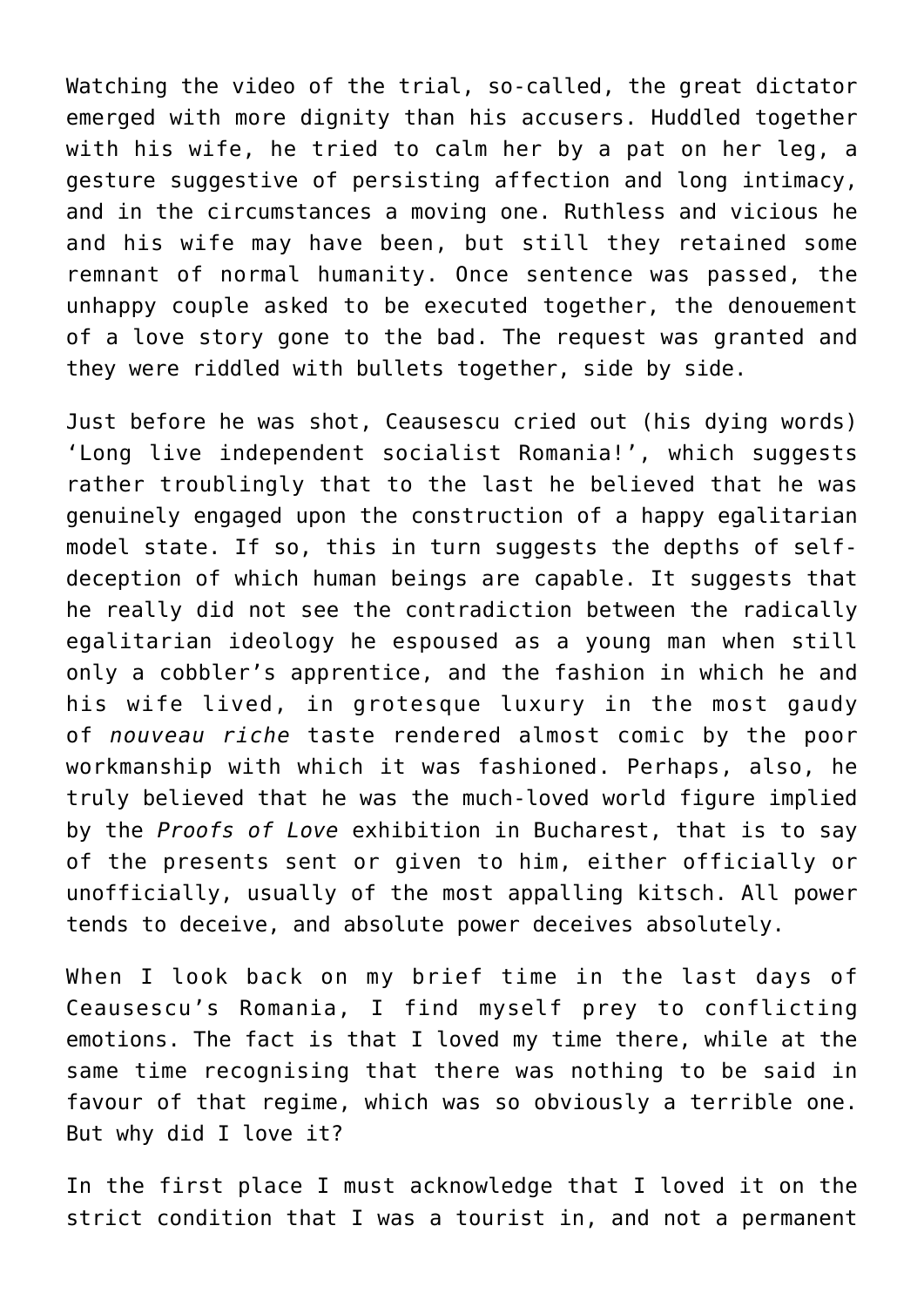resident of, Ceausescu's Romania. If I had not known that I would be able to leave, my memories, even of the very same events that I experienced as interesting, would have had a very different emotional colouring. (The Securitate detained me briefly at Otopeni Airport on my way out of the country, presumably to let me know that they knew that I had visited dissidents during my stay. I should be interested to know if there were a Securitate file on me still in existence. No doubt it would not be flattering.)

I loved the atmosphere of Bucharest in those days. It was like living in a spy novel. As you walked the nearly deserted streets in the overcast autumnal weather, especially in the twilight or after dark, when the low voltage-electricity allowed only of a yellowing gloom cast by the street lighting, you felt that if anyone was walking at some paces behind you, he must be an agent of the secret service: for who else would be out at night? It wasn't as if there was anywhere to go or anything to do, except spy on others. And one feels important if one is followed: I had never before been important enough to be followed.

The people I met, both by accident and design, were exceptional. Some of the things they said have remained with me. I remember, for example, a young art student who said that, though she and her boyfriend had lived nowhere else, had little information about the outside world and had known no other regime, she knew that they were not living normally. By this she meant that the regime was a permanent assault on human nature, a Canute-like attempt to alter the order of things which resulted only in deformity, suffering and absurdity. Another said that it would take three generations at least to repair the damage done to the human soul by the regime, however quickly the economy might recover. Yet another said that there was only one solution for Romania, the return of King Michael, who at that time was still alive and who had always been a decent man (unlike his father). Only a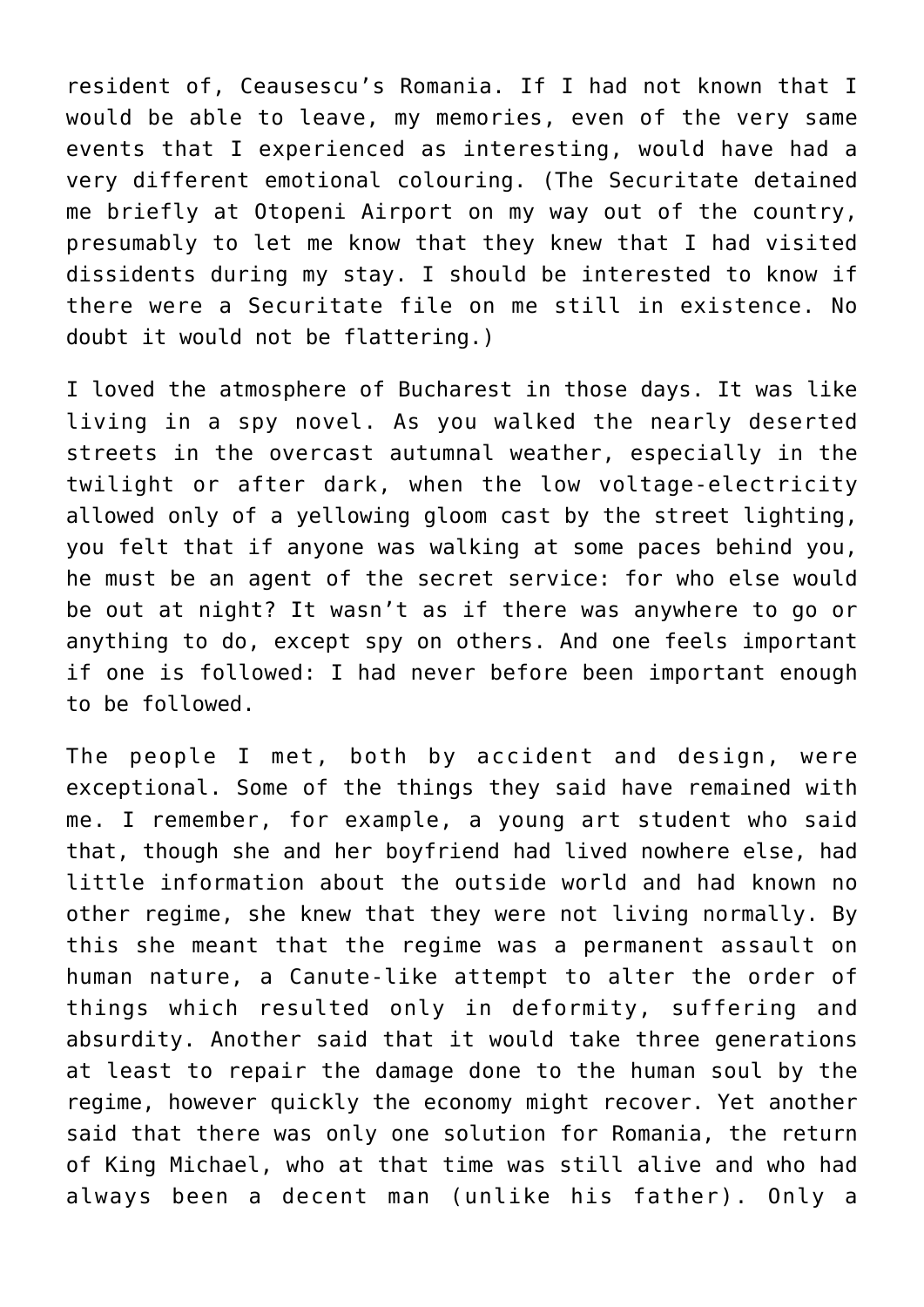figurehead such as he could prevent or heal the antagonisms that were certain to come to the fore when the regime changed. *That* the regime would change was by then obvious, although in exactly what guise the change would come was uncertain: but Romania could not for long remain isolated from the changes in the rest of Eastern Europe.

When I went to people's homes, I made as sure as I could that there was no one around to see me do so. No doubt my efforts to evade detection were completely amateurish: I had never done anything like this before and it was very exciting. The first thing the person I visited did when I arrived was to stuff a cushion over the telephone as if to suffocate it. It was automatically assumed that there was a microphone in it and the cushion was to prevent us being overheard. I had no idea whether such precautions were necessary, but everyone knew of cases in which the most private conversations had led to dire consequences, possible only if surveillance was omnipresent and minute. In addition, informing was almost a national pastime: people would denounce their neighbours, or even their relatives, for the sake of an ounce of coffee or a square of chocolate. Severe shortages may create discontent, but they are also useful for a government in its efforts to control the population. Freud spoke of the narcissism of small differences; one could also speak of the psychopathy of small privileges.

In the end, of course, all the information gathered by spies and informers didn't save the regime. In those days, it was still possible to have too much as well as too little information because the technology did not exist to separate the wheat from the chaff, the signal from the noise. The purpose of all the information gathering was as much intimidation as it was to gather true information about potential enemies. It was preventive rather than curative, and everyone knows that prevention is better than cure.

My conversations with Romanians were furtive and generally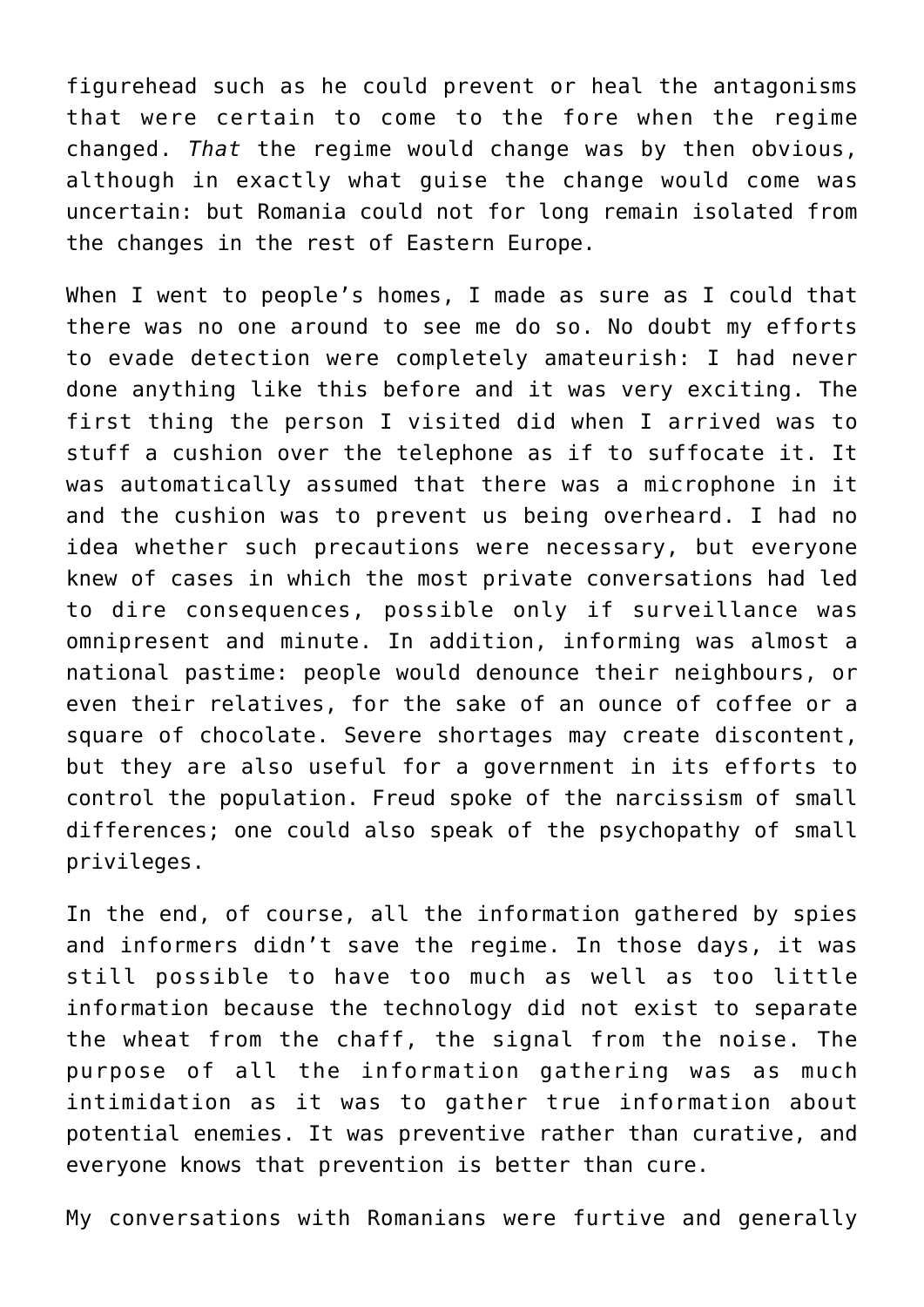short. This gave to our encounters a depth which is unusual on first meetings in the west. The people whom I met were anxious to convey as much as possible in as concentrated a form as possible, for they did not know when or whether they would have another opportunity to speak to a sympathetic person from the West. Within a few minutes, I felt we had got to the heart of things. There was no time, and probably no inclination, for small talk. I parted from my interlocutors with a feeling almost of elation, so intense had been our conversation (to which my contribution was limited). My visit was an event in their lives, which again was flattering to my self-importance.

It didn't occur to me that, only thirty years later, we in the west would be living under surveillance a hundred times more efficient and minute than that of Ceausescu's regime in Romania. Of course, it is less centralised and more for commercial than political purposes. We have no Securitate to fear (as yet). But we should not be too complacent.

Every month I receive on my telephone a summary of where I have been in the previous thirty days. I never asked for such a summary, but I receive it all the same. It is like a dossier of the secret police. I don't have anything to fear because my life, without being a completely open book, is very humdrum. But the record is not perfect in its accuracy: it sometimes claims that I have been to places which I have never visited and where my telephone has never been, nor has it ever been out of my possession.

How this misinformation gets into the telephonic record I do not know, but it occurs to me that it could be quite sinister. Supposing that a crime is committed where the telephone says that I have been at the material time: it could turn me into a suspect. If I were to claim that the telephone record was in error, no one would believe me rather than the telephone. I know from experience as an expert witness that an ounce of documentary evidence is worth a ton of personal recollection. Being someone of very limited technical knowledge, I do not